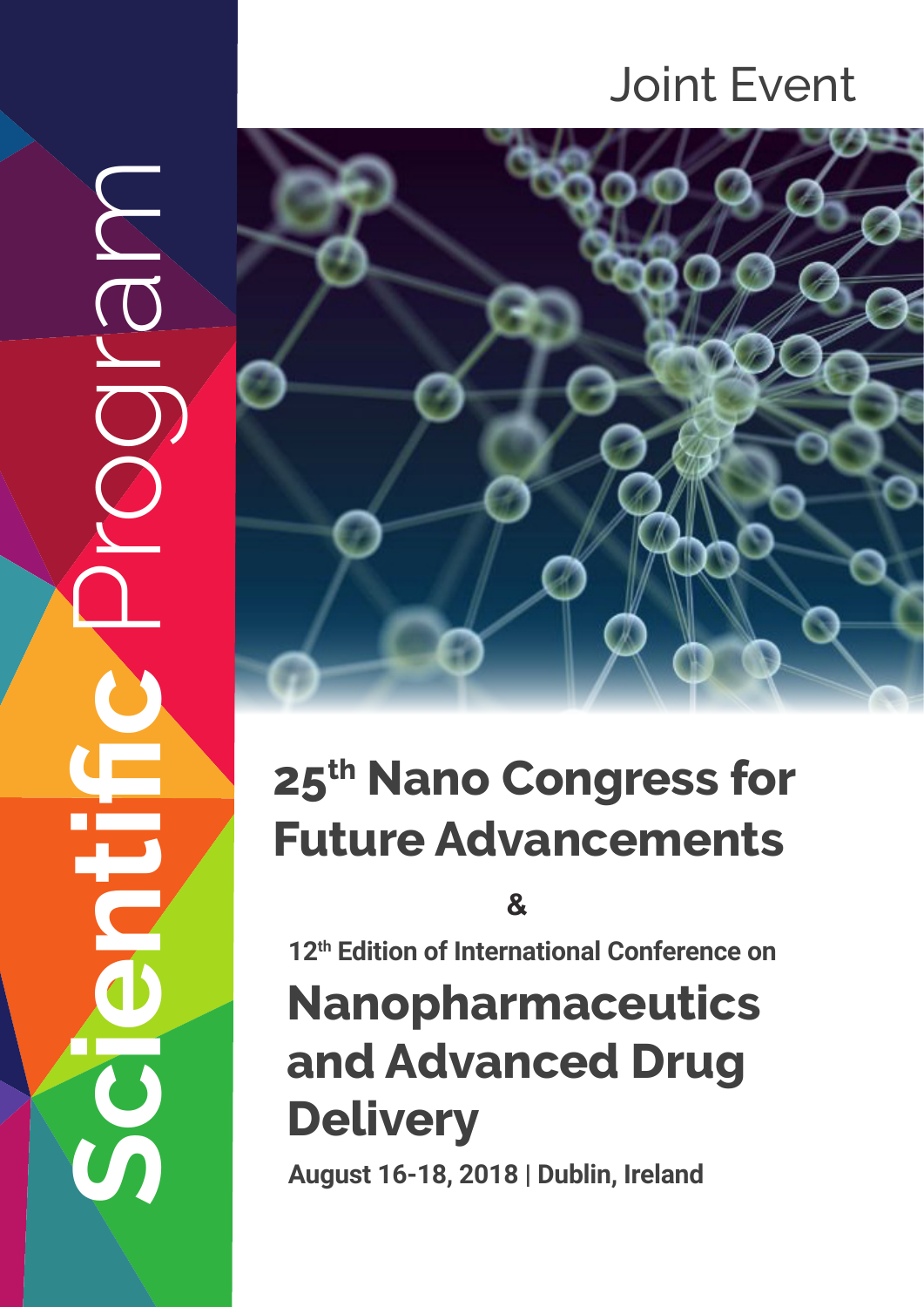**Day-1**



 **August 16, 2018 08:30-09:00 Registrations**

#### **09:00 - 09:20 Meeting Hall @ Tower Suite**

#### **Keynote Forum**

conferenceseries.com

| 09:20 - 09:30 Introduction |                                                                                                                                                                                      |
|----------------------------|--------------------------------------------------------------------------------------------------------------------------------------------------------------------------------------|
| $09:30 - 10:00$            | Title: Microtubular nanomembrane devices: From energy storage to reproduction technologies<br><b>Oliver G. Schmidt, Institute for Integrative Nanosciences, Germany</b>              |
|                            | Title: Bio-inspired anionic polymers as a platform for designing novel nanoscale intracellular drug<br>$10:00 - 10:30$ delivery systems<br>Rongjun Chen, Imperial College London, UK |
|                            | Title: Progress in aligning nanomedicine with precision therapeutic approaches for the treatment<br>10:30 - 11:00 of chronic diseases                                                |

**Andrew David Miller,** King's College London, UK



#### **Group Photo 11:00-11:05**

**Networking & Refreshment Break 11:05-11:20 @ Foyer**

**Sessions: Nano Biomaterials | Nano Materials Synthesis and Characterisation | Nano Sensors | Advanced Nanomaterials | Nanotechnology and Biomedical Applications | Drug Delivery Research | Nanomedicine | Pharmaceutical Nanotechnology** 

**Chair: Anthony N. Papathanassiou,** National and Kapodistrian University of Athens, Greece

#### **Plenary Session**

|                         | Title: Restoration of damaged dental enamels using nano-scale iron-calcium phosphate minerals<br>11:20 - 11:50 and femto-second pulsed near-IR lasers<br>Animesh Jha, University of Leeds, UK |
|-------------------------|-----------------------------------------------------------------------------------------------------------------------------------------------------------------------------------------------|
| 11:50 - 12:20 condition | Title: Effect of LCP/PET blend composition and spinning parameters on nanofiber formation<br>Han-Yong Jeon, Inha University, South Korea                                                      |
| 12:20 - 12:50           | Title: Synthesis, X-ray crystal structure, emission property, and DFT calculation of monoprotonated<br>polypyridine<br>Naokazu Yoshikawa, Nara Women's University, Japan                      |
| 12:50-13:20             | Title: Nanogauges for integration of strain sensors integrated into matter<br><b>Thomas Maurer, University of Technology of Troyes, France</b>                                                |

 **Lunch Break 13:20-14:00 @ Peacock Restaurant**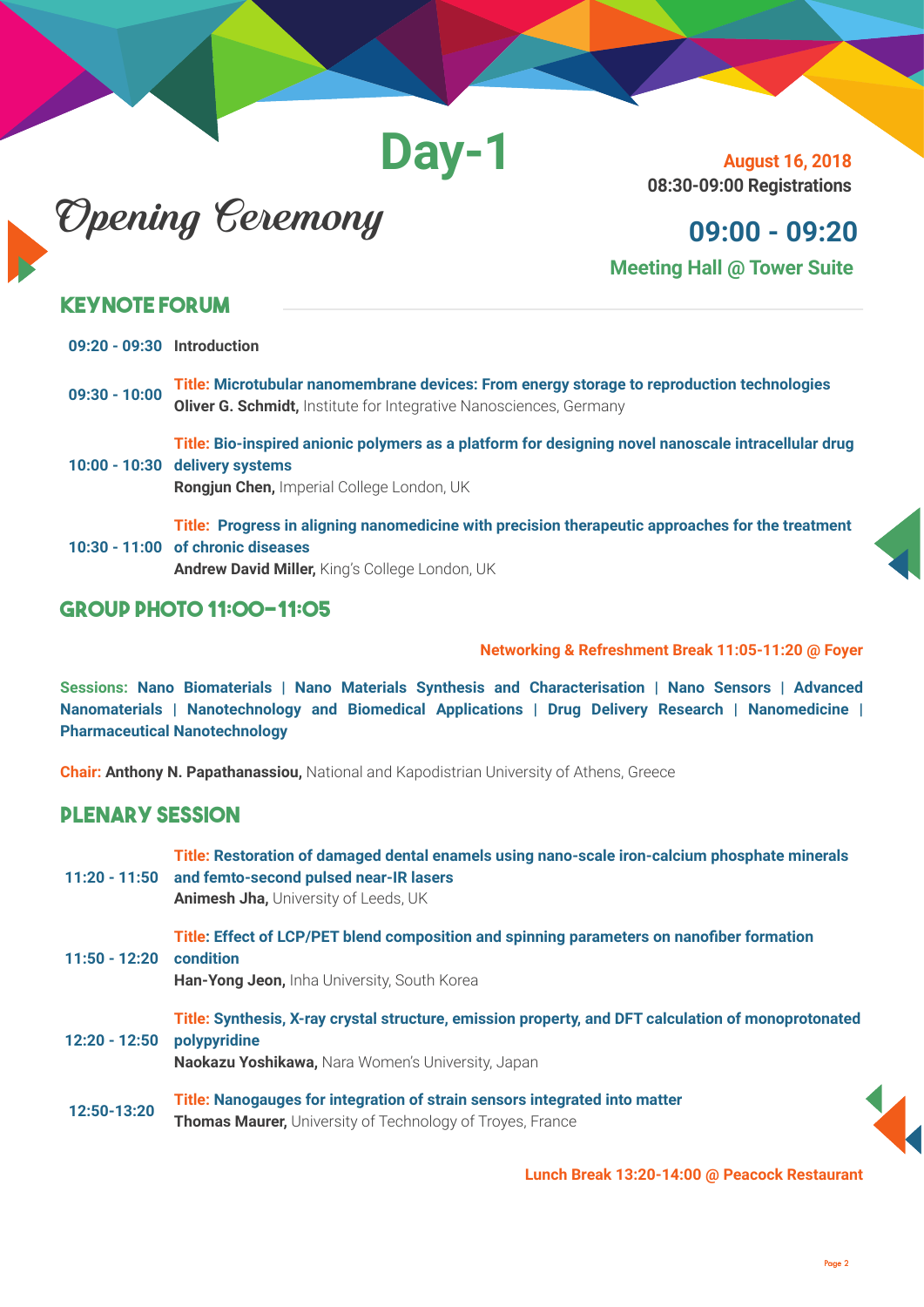| $14:00 - 14:30$ | Title: Graphene-based nano materials for energy storage and photocatalysis |
|-----------------|----------------------------------------------------------------------------|
|                 | Jae-Jin Shim, Yeungnam University, Republic of Korea                       |
|                 |                                                                            |

**14:30 - 15:00 Title: The use of flow imaging microscopy for nanoparticle analysis in biopharmaceuticals Kent Peterson,** Fluid Imaging Technologies Inc., USA

#### **Speaker forum**

| 15:00 - 15:25   | Title: Encapsulation of nanoparticles in composite gel microparticles for lung imaging and drug<br>delivery<br>Robert K Prudhomme, Princeton University, USA                                                                                                                                               |
|-----------------|------------------------------------------------------------------------------------------------------------------------------------------------------------------------------------------------------------------------------------------------------------------------------------------------------------|
|                 | Title: Nanotechnology approaches for intensifying localized combination therapy for precision<br>15:25 - 15:50 treatment of early stage breast cancer<br><b>Patrick J Sinko, Rutgers, The State University of New Jersey, USA</b>                                                                          |
|                 | Networking and Refreshments Break 15:50-16:05 @ Foyer                                                                                                                                                                                                                                                      |
| $16:05 - 16:30$ | Title: Attenuated protein toxins as intracellular nucleic acid delivery fibromyalgia and chronic pain vectors<br>Simon C W Richardson, University of Greenwich, UK                                                                                                                                         |
|                 | Title: Smart combination nanopreparations for cancer: bringing drugs inside cells and to<br>16:30 - 16:55 individual organelles<br>Vladimir P Torchilin, Northeastern University, USA                                                                                                                      |
| $16:55 - 17:20$ | Title: Antibody-proteases as a novel biomarker and a unique target to suit translational tools to<br>be applied for biodesign, bioengineering and regenerative medicine therapeutic for a treatment of<br><b>EGFR-dependent breast cancer tumors</b><br><b>Sergey Suchkov, Sechenov University, Russia</b> |

#### **Panel Discussion & Networking**

**Day-2** August 17, 2018

**Meeting Hall @ Tower Suite** 

#### **Keynote Forum**

- **09:20 09:30 Introduction**
- **09:30 10:00 Title: Solution processable phosphorescent organic light emitting diodes Jacek Ulanski,** Lodz University of Technology, Poland

**10:00 - 10:30 and international biosafety Title: Personalized and precision medicine as a unique healthcare model to secure the national** 

**Sergey Suchkov, Sechenov University, Russia**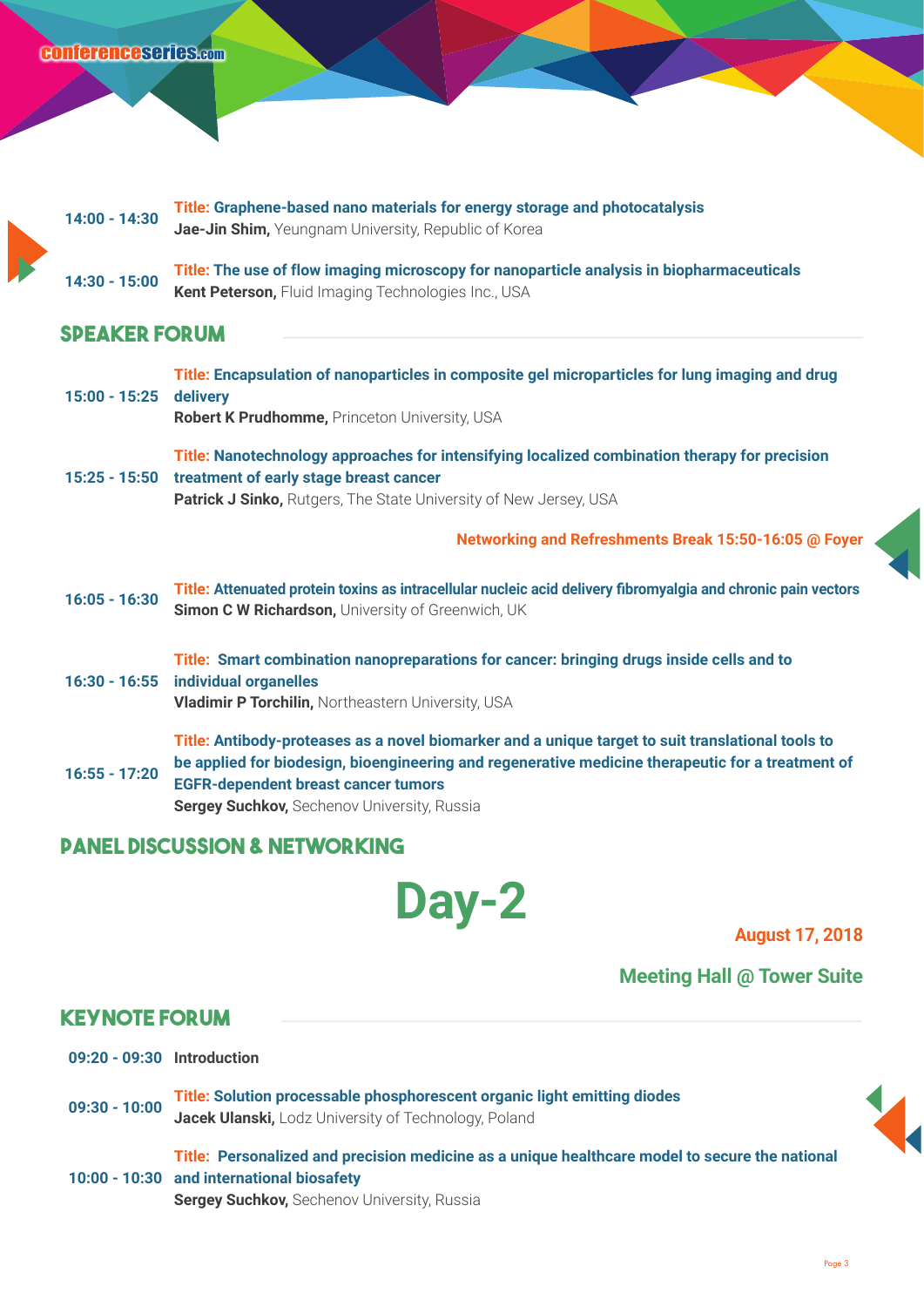**10:30 - 11:00 Title: A breakthrough in enhancing the therapeutic index of immunotherapy and target therapy for cancer Pauline Y Lau, Suntec Medical, USA** 

#### **Networking & Refreshment Break 11:00-11:15 @ Foyer**

**Sessions: Nano Applications | Nano Science and Technology | Medical Applications in Nanotechnology | Biomarkers and Personalized Medicine | Cancer and Nanotechnology | Nanomaterials for drug delivery | Novel Drug Delivery Systems** 

**Chair: Animesh Jha,** University of Leeds, UK **Co-Chair: Simon C W Richardson,** University of Greenwich, UK

#### **Plenary Session**

| $11:15 - 11:45$ | Title: Nanocarbon-based electrode technology for soft electronics<br>Joong Tark Han, Korea electrotechnology Research Institute, Republic of Korea                                                            |  |
|-----------------|---------------------------------------------------------------------------------------------------------------------------------------------------------------------------------------------------------------|--|
| $11:45 - 12:15$ | Title: Attractive advanced cell therapy by using bioresorbable magnetic nanoparticles<br><b>Silvia Panseri, National Research Council of Italy, Italy</b>                                                     |  |
|                 | Title: Thermally reduced gold nanoparticles confined by ordered mesoporous carbon as an<br>12:15 - 12:45 efficient catalyst for selective hydrogenation<br><b>Ying Wan, Shanghai Normal University, China</b> |  |
| $12:45 - 13:15$ | Title: Smart biomimetic nanoparticles: A new platform for nanomedicine<br><b>Monica Montesi, National Research Council of Italy, Italy</b>                                                                    |  |

**Lunch Break 13:15-14:00 @ Peacock Restaurant**

#### **Speaker Session**

**14:00 - 14:25 Title: Nanotheranostics: TPGS micelles for early diagnosis and therapy of cancer Muthu Madaswamy Sona,** University of Singapore, India

**14:25 - 14:50 adsorption behavior of PEO-PPO-PEO surfactants: A QCM-D study Title: Influence of molecular structure and temperature on the Lorenz De Neve,** Ghent University, Belgium

**14:50 - 15:15 normalization by multi spectral imaging Title: Nano particle targeting assessed by novel photo acoustic and PET imaging: Internal Robert K Prudhomme,** Princeton University, USA

**15:15 - 15:40 food effect Title: Nano-amorphous** *abiraterone* **acetate formulation with improved bioavailability and eliminated** 

**Tamás Solymosi,** NanGenex Inc., Hungary

**Networking & Refreshment Break 15:40-16:00 @ Foyer**

**16:00 - 16:25 Title: Controlled release of bovine serum albumin from surfactant modified alginate beads Nilay Kahya,** Istanbul Technical University, Turkey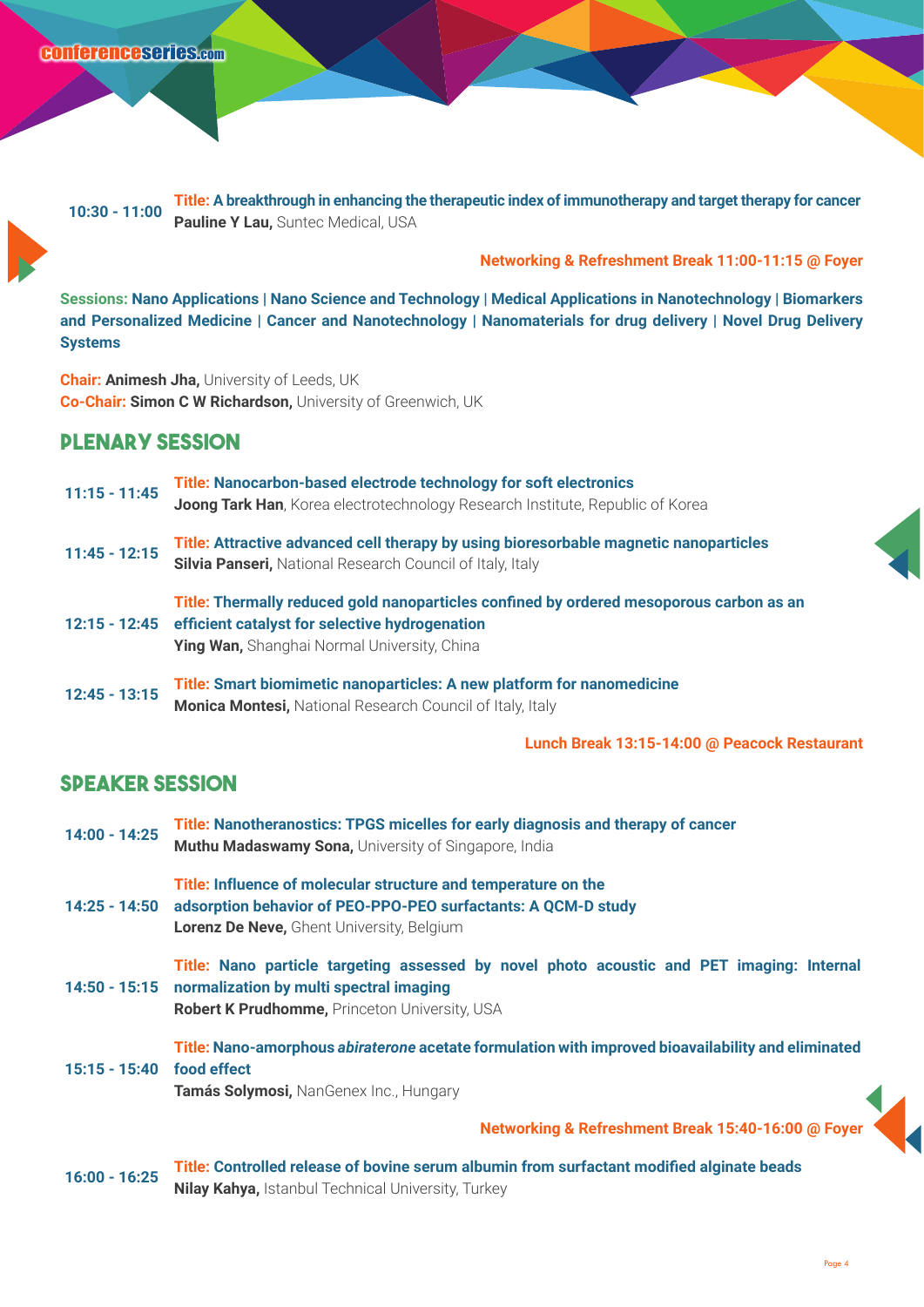

#### **Poster Presentations 16:50-17:20 @ Lucan Room**

**Poster Judge: Pauline Y Lau,** Suntec Medical, USA

| <b>NC &amp; NDD 01</b> | Title: Flexible superhydrophobic heater with silver nanowires and carbon nanotubes<br>Jong Seok Woo, Morgan Advanced Materials, South Korea                                                     |
|------------------------|-------------------------------------------------------------------------------------------------------------------------------------------------------------------------------------------------|
| <b>NC &amp; NDD 02</b> | Title: CodeSphere: Molecular encoding of nanoparticles for targeted cargo delivery<br>Keith Henry Moss, National Veterinary Institute, Denmark                                                  |
| <b>NC &amp; NDD 03</b> | Title: Formulation of peptide and protein therapeutics into nanoparticles by ion pairing for prolonged<br>activity and improved delivery<br>Robert K Prudhomme, Princeton University, USA       |
| <b>NC &amp; NDD 04</b> | Title: Characterization stability and cell viability tests on ionic-gradient liposomes designed for the<br>delivery of etidocaine<br>Juliana Damasceno Oliveira, University of Campinas, Brazil |
| <b>NC &amp; NDD 05</b> | Title: Anticancer activity of G rich aptamer AS1411 grafted to gold nanospheres: From synthesis<br>to mechanism study<br>Samaneh kabirian Dehkordi, University of Lyon, France                  |
| <b>NC &amp; NDD 06</b> | Title: Nanomedicine: From high tech to global health<br><b>Robert K Prudhomme, Princeton University, USA</b>                                                                                    |
| <b>NC &amp; NDD 07</b> | Title: Phosphonium carbosilane dendrimers: Efficient non-viral vectors for siRNA delivery to<br>adenocarcinoma cells in vitro                                                                   |

**Regina Herma,** University of Jan Evangelista Purkyna, Czech Republic

#### **Panel Discussion & Networking**

**Day-3** August 18, 2018

#### **Meeting Hall @ Nash Room**

**09:20 - 09:30 Introduction**

- **09:30 10:00 Title: Epitaxial oxides on silicon for nanoelectronic applications H. Jörg Osten,** Leibniz University Hannover, Germany
- **10:00 10:30 Title: Silver nanoparticles in municipal wastewaters and environmental fate Christian Gagnon,** Aquatic Contaminants Research Division, Canada